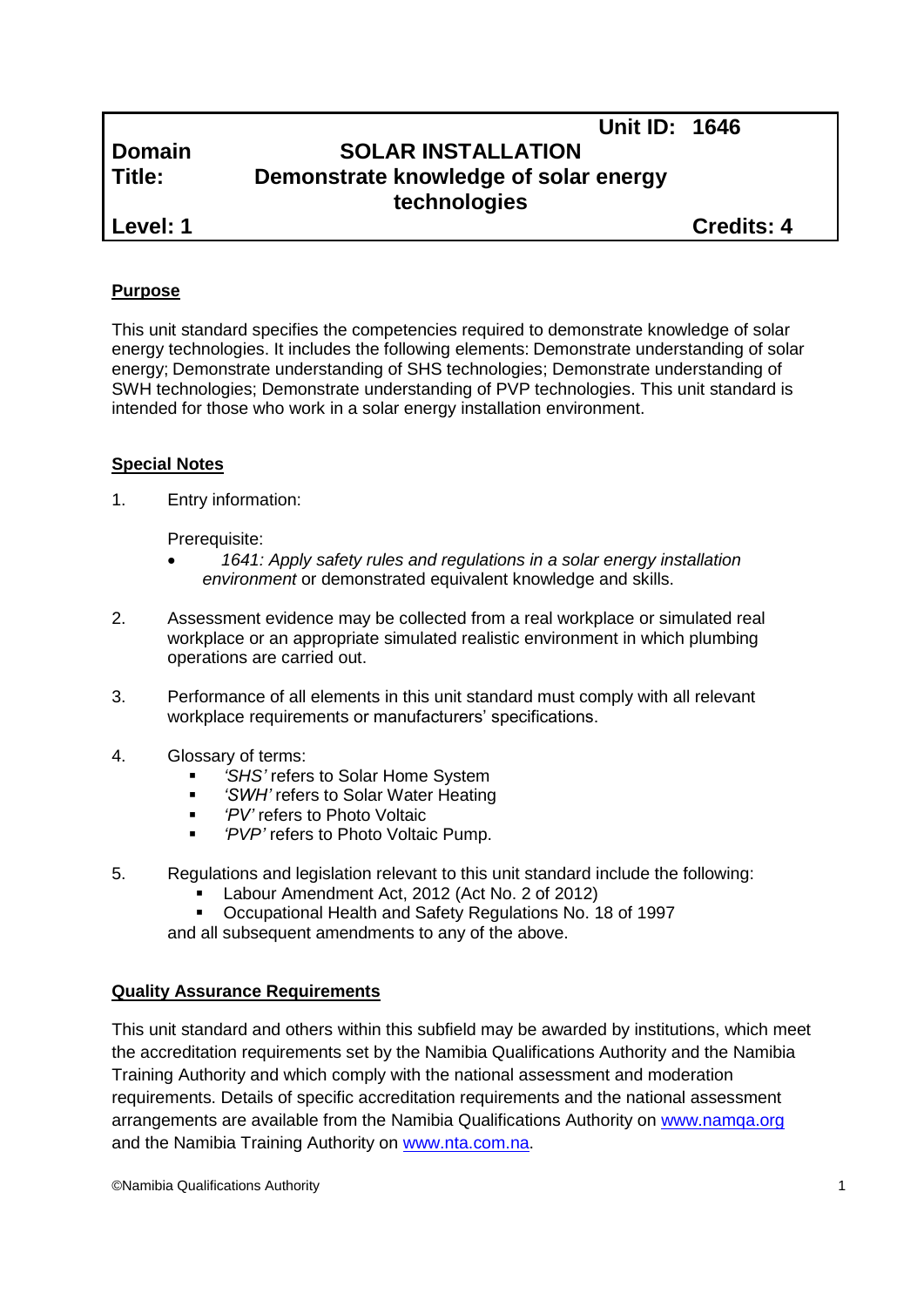# **Elements and Performance Criteria**

# **Element 1: Demonstrate understanding of solar energy**

#### **Performance criteria**

- 1.1 The concept of solar energy is explained.
- 1.2 Domestic applications of solar energy are explained.
- 1.3 Energy efficiency is explained.
- 1.4 Advantages and disadvantages of solar energy use are explained.

#### **Element 2: Demonstrate understanding of SHS technologies**

#### **Performance criteria**

- 2.1 Solar cell and solar modules are defined.
- 2.2 P-N junction is explained.
- 2.3 Modules' performance is explained.
- 2.4 Electrical quantities of modules are measured
- 2.5 The composition of various types of modules is explained.
- 2.6 Solar energy system components are defined.
- 2.7 The various types of photo-voltaic systems are listed and described.

#### **Element 3: Demonstrate understanding of SWH technologies**

#### **Range:**

Types of SWH technologies may include direct and indirect systems, passive and active systems, passive direct systems and active indirect systems.

#### **Performance criteria**

- 3.1 Heat energy and its movement are defined.
- 3.2 Benefits and risks associated with solar water heating are explained.
- 3.3 Types of solar water heaters are listed and described.
- 3.4 Construction of various types of water heater is explained.
- 3.5 SWH systems components are defined.

©Namibia Qualifications Authority 2